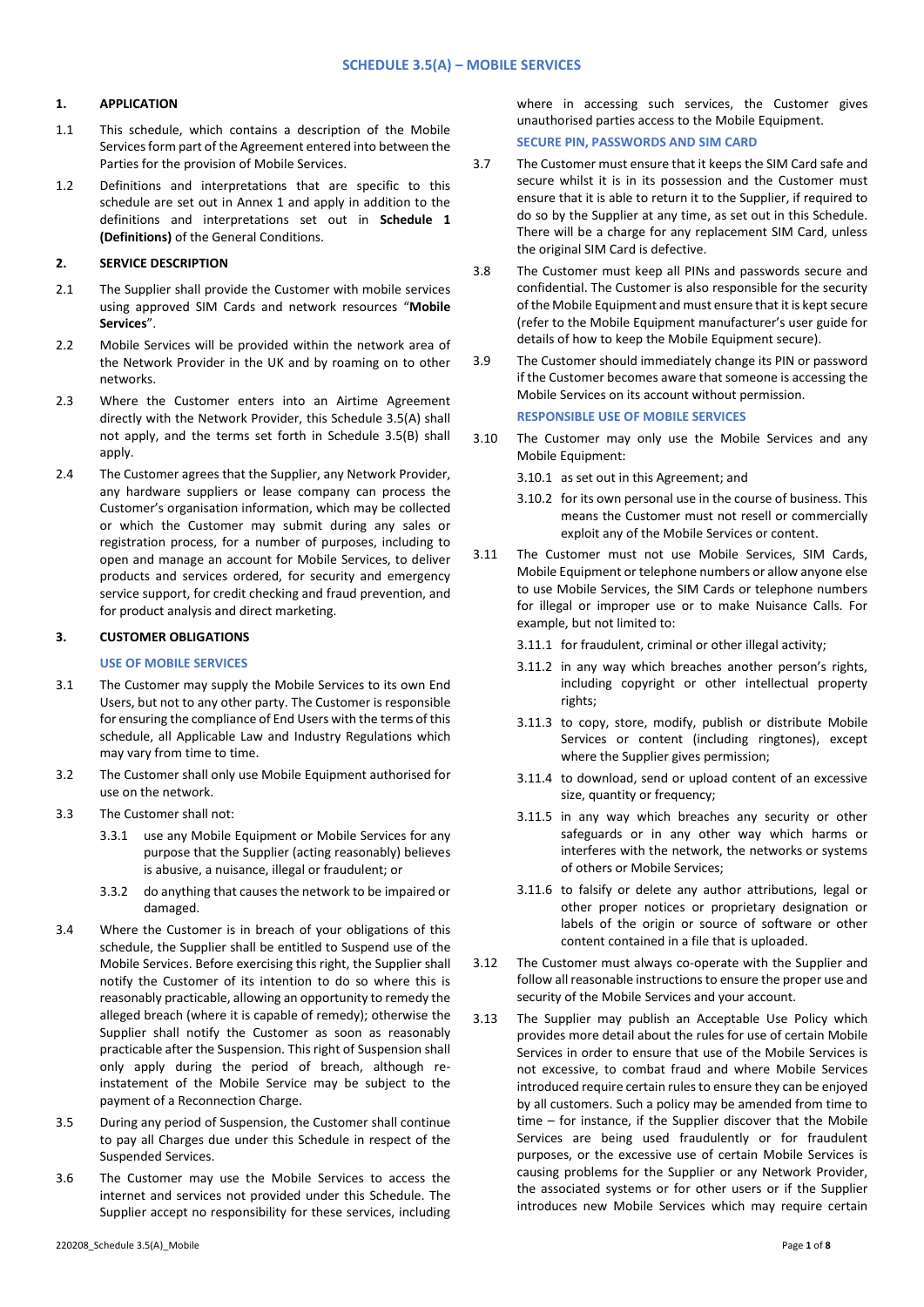rules to ensure that such new Mobile Services can be enjoyed by all customers, again, we will let you know if this happens.

- 3.14 The Customer agrees to indemnify the Supplier against any and all claims and proceedings arising from breach of 4.4 paragraph 3.11 above.
- 3.15 The Customer must notify the Supplier if the Mobile Equipment is lost or stolen or if the Customer is aware that the Mobile Equipment is being used in a way which is abusive, objectionable, illegal, fraudulent, a nuisance or for criminal activities.
- 3.16 The Supplier has the right to make changes to the terms regarding use of Mobile Equipment at any time, on notice.
- 3.17 The Customer agrees to provide the Supplier with information in respect of the permanent location of any Femtocell Equipment as the same may change from time to time.

# **RESPONSIBLE USE OF MESSAGING AND STORAGE SERVICES**

- 3.18 While using Messaging Services, the Customer must not send  $A_6$ or upload:
	- 3.18.1 anything that is copyright protected, unless it has permission;
	- 3.18.2 unsolicited bulk or commercial communications or other unauthorised communications, or knowingly send any viruses; or
	- 3.18.3 anything that is obscene, offensive, abusive, defamatory, menacing, harassing, threatening or is unlawful in any other way.
- 3.19 The Supplier may put limits on the use of certain Mobile Services, such as Messaging Services or Storage Services. For example, the Supplier may limit the size of messages or storage space and reserves the right to remove or refuse to send or store content on behalf of the Customer. **RESPONSIBLE USE OF AGE RESTRICTED SERVICES**
- 3.20 If the Customer is under 18, it is not permitted to access Age Restricted Services (if any). If the Customer is 18 or over and accesses the Age Restricted Services, it must not show or send content from the Age Restricted Services to anyone under 18.
- 3.21 The Customer must also ensure that it has deactivated any access to Age Restricted Services if it lets anyone under 18 use the Mobile Equipment.

#### **RESPONSIBLE USE OF SERVICES OUTSIDE THE UK**

3.22 If the Customer uses Mobile Services from or in a country outside the UK, use of the Mobile Services may be subject to laws and regulations that apply in that other country. The Supplier shall not be liable for failure by the Customer to comply with those laws or regulations.

### **4. SERVICE CONDITIONS**

#### **PHONE NUMBER AND SIM**

- 4.1 SIM Cards shall remain the property of the Supplier at all times and the Customer shall be entitled to use the SIM Cards (including any Software they contain).
- 4.2 The Customer warrants that SIM Cards are only used with its authorisation and will inform the Supplier as soon as is reasonably practicable after it becomes aware that a SIM Card is lost, stolen or damaged.
- 4.3 The Customer shall be liable for any loss or damage suffered as a result of unauthorised use of SIM Cards (including due to loss or theft), up to the time that the Customer notifies the Supplier that such SIM Card is being used without its authorisation. Following such notification, the SIM card will be barred for all usage, but the Supplier is unable to bar the

equipment itself unless the equipment was provided by the Supplier. The Customer will be liable for all costs until such time the Customer requests the bar to be placed.

- The Supplier shall allocate telephone numbers to the Customer which the Customer shall only use to access the Mobile Services. The Supplier may reallocate or change such telephone numbers as a result of changes in Applicable Law or instructions from any regulatory authorities but will exercise reasonable endeavours to minimise any disruption to the Customer. The Supplier may withdraw telephone numbers that have been allocated to the Customer as a result of its failure to comply with this Schedule.
- 4.5 If the Customer decides to Port a mobile telephone number allocated to the Customer by the Supplier, the Supplier shall release mobile telephone numbers for the Customer's nominated mobile Network Operator to transfer in accordance with Industry Regulations.
	- Each SIM may only be used in equipment which are enabled for the Mobile Services and are authorised by the Supplier for Connection to the network. Any attempt to use the SIM in other equipment may result in serious damage to the equipment and may prevent the Customer from being able to use it, including the making of Emergency Calls. In these instances, the Supplier and/or any Network Provider shall not be responsible for any such damage or usage problems. **SERVICE AND COVERAGE**
	- 4.7 Once the Customer is Connected and Activated, the Supplier shall use reasonable endeavours to provide the Customer with the Mobile Services and to ensure the security of the communications at all times. However, due to the nature of mobile technology, it is impossible to provide a fault-free service and it is always possible that the quality or coverage may be affected at times.
	- 4.8 The Supplier shall use reasonable endeavours to give the Customer access to Overseas Networks; however, the Supplier will not be responsible for the performance of Overseas Networks or any part of the network not controlled by the Network Operator. Overseas Networks may be limited in quality and coverage, and access and service availability depend on the arrangements with overseas operators. Liability is expressly excluded in contract, tort or otherwise in relation thereto. The Supplier shall notify the Customer of any terms of access (if any) that is needed to comply with to use Overseas Networks.
	- 4.9 The Customer acknowledges that, in respect of any roaming services forming part of the Mobile Services, certain additional terms and conditions may be imposed by Third Party Suppliers which may affect the provision of Mobile Services. The Supplier makes no warranty as to the quality, fitness the continuity or provision of the Mobile Services as may be affected by services provided by Third Party Suppliers, and expressly excludes liability whether in contract, tort or otherwise.
	- 4.10 The Customer will be able to upload and send its own content using the Mobile Services. The Customer grants to the Supplier and any Network Provider a royalty-free, perpetual and worldwide licence to store, transmit or otherwise deal with any content the Customer uploads on the Mobile Services.
	- 4.11 The Supplier may:
		- 4.11.1 change or withdraw some, or part, of the Mobile Services from time to time. This may be because of changing technologies, obsolescence, new or different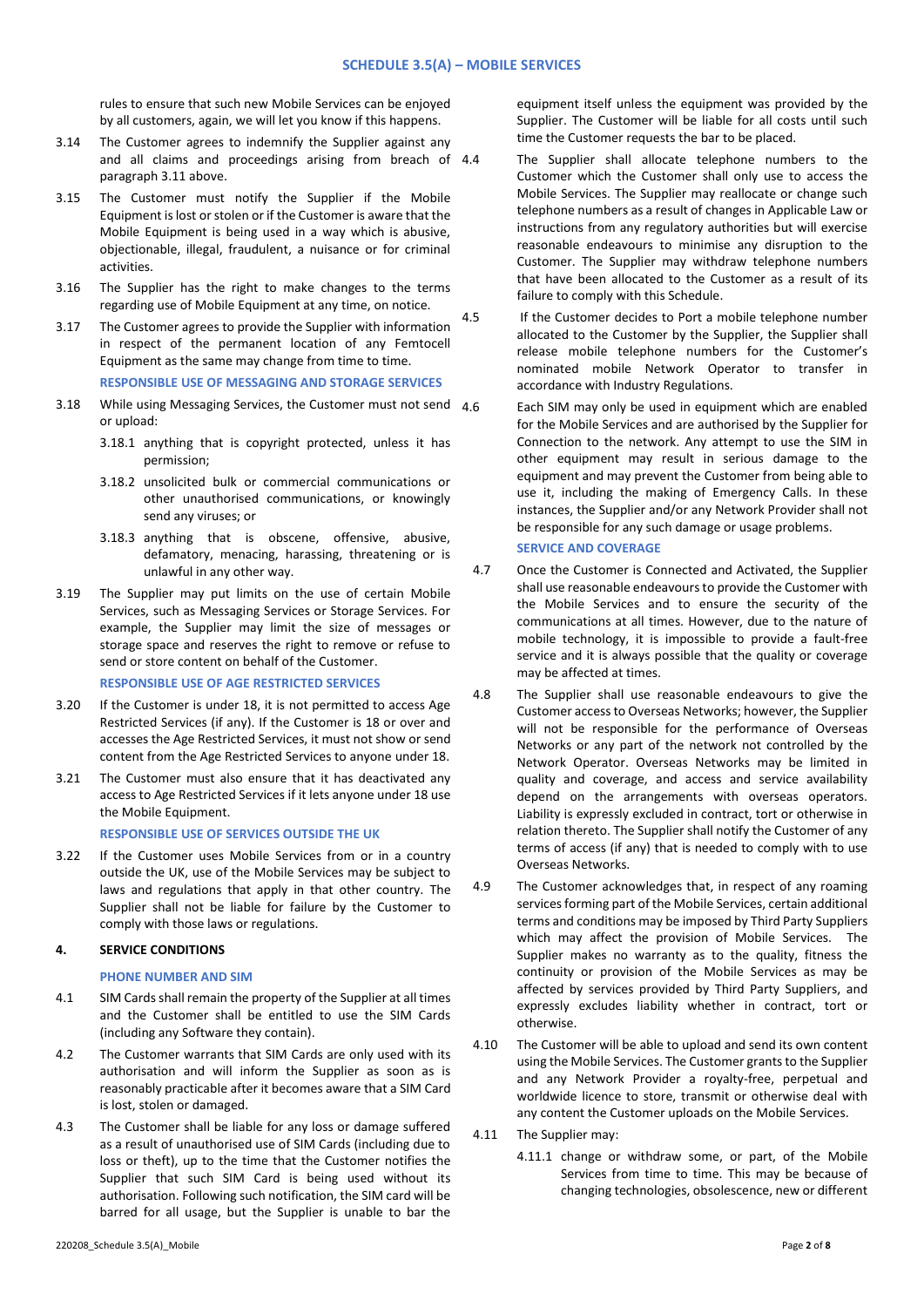product features, changing content providers or the need to remove, replace or modify content;

- 4.11.2 determine or change how Mobile Services are presented and delivered to the equipment or are otherwise made available; and
- 4.11.3 migrate the Mobile Services to alternative Network Operator as determined by the Supplier at any time and the Customer will co-operate with the Supplier during the migration.
- 4.12 The Customer may upon reasonable notice by email at any time request to apply, amend or remove a limit to any chargeable usage of the Mobile Services, which are outside of the allowance included in the Customer's Bundle and/or any Bolt On ("**Bill Limit**"). Where the Customer makes such a request, the Supplier shall:
	- 4.12.1 as soon as reasonably practicable, provide email confirmation of the Customer's decision to apply, amend or remove a Bill Limit;
	- 4.12.2 so far as is practicable in a reasonable time, notify the Customer by email when the Customer reaches 75% and 90% of the Bill Limit; and
	- 4.12.3 where the Customer exceeds the Bill Limit, the Supplier shall as soon as reasonably practicable, notify the Customer by email when the Customer reaches 100% of the Bill Limit

where the Bill Limit is exceeded, any further chargeable usage including but not limited to calls, text and data will be barred for the remainder of the applicable billing period.

- 4.13 Following receipt of notice under paragraph 4.12.3, the Customer may upon written notice by email, increase or remove the Bill Limit, or purchase any Bolt On, which the Supplier will confirm acceptance of in accordance with paragraph 4.12.1 above.
- 4.14 Where the Customer opts for a Bill Limit, , the Customer acknowledges and agrees to opt out of any international roaming Bolt On and the Customer agrees to pay for all roamed usage subject to paragraph 4.12.
- 4.15 Where the Customer opts to take any automatic top up Bundle the Customer accepts there will be no limit to the amount of times the Bundle will auto top up and the Customer agrees that it will be liable for all automatic top up charges.

#### **5. CHARGES AND PAYMENT**

- 5.1 This paragraph 5 is supplemental to clause 6 of the General Conditions and in the event of express conflict, this paragraph 5 shall take precedence. The Supplier shall invoice the Customer for the Charges for the Cloud Voice Services as set out in paragrap[h 5.2](#page-2-0) in the amounts specified in any Order and as varied pursuant to the Agreement.
- <span id="page-2-0"></span>5.2 Unless stated otherwise in an applicable Order, the Supplier shall invoice the Customer monthly (depending on billing frequency) for:
	- 5.2.1 Installation Charges, on or after the Commencement Date for any work carried out;
	- 5.2.2 Recurring Charges, except Usage Charges;
	- 5.2.3 Usage Charges calculated at the then current Tariffs;
	- 5.2.4 any Charges for Hardware, which shall apply from the date of delivery of such Hardware; and
	- 5.2.5 any Termination Charges upon termination of the Cloud Voice Service.

For any period where the Cloud Voice Service is provided for less than a month, the Recurring Charges will be calculated on a daily basis.

- 5.3 For the avoidance of doubt, if the Customer does not request to Activate the Mobile Service then the Supplier will Activate the Mobile Service within ten (10) Working Days of receipt of an Order, unless the Supplier agrees otherwise in writing with the Customer, from which point the Customer will become liable for all Charges and the Minimum Term will commence from that date.
- 5.4 Where the Customer chooses to take a Bundle as a Tariff, all Call types not included in the Bundle and Calls included in the Bundle that exceed the allowance, will be chargeable at the Supplier's standard Tariffs, or as otherwise agreed in writing.
- 5.5 All Mobile Services are subject to a Fair Use Policy which will be as detailed in the Supplier's Tariff documentation.
- 5.6 Unless otherwise specified in the Tariff, a Bolt-On must be added at the point of Connection and shall apply for the duration of the Agreement and cannot be removed before expiry of the Minimum Term. A Bolt-On removed mid-term will be liable for Termination Charges.
- 5.7 Charges for international roaming services shall be made available to the Customer after such Charges have been received by the Supplier. Due to the nature of roamed usage they may be invoiced to several months in arrears and there shall be no time restriction on the invoicing of such usage and standard payment terms shall apply to these Charges.
- 5.8 Notwithstanding paragraph 5.6 above, Charges for all mobile usage may be invoiced up to twelve (12) months in arrears and standard payment terms shall apply to these Charges.
- 5.9 The Supplier reserves the right to charge the Customer for any fraudulent activity. The Customer accepts full liability for any costs, losses and damage incurred as a result of fraud and agrees to indemnify the Supplier against any costs, loss or damage arising from any fraudulent activity including any costs and expenses reasonably incurred in investigating the fraud.
- 5.10 The Supplier reserves the right to apply a price increase to the Charges each calendar year except where the Supplier has agreed otherwise with the Customer in writing. The Supplier will notify the Customer when the price increase applies for each Service by email, on the Customer's invoice, the Chess Customer portal and/or on its website www.chessICT.co.uk. The increase will be rounded up to the nearest whole pence and calculated by multiplying the existing Charges by a percentage comprised of i) the Retail Price Index ("**RPI**") rate figure published by the Office of National Statistics in January of that year (ignoring any negative figures), plus ii) 3.9%. If the RPI figure is negative in the year the Supplier will only increase Charges by 3.9%. This paragraph 5.10 is without prejudice to clause 6.10 of the General Conditions and as such shall not be deemed superseded.

## **6. SERVICE RESTRICTIONS**

#### **LIMITATION OF MOBILE SERVICES**

- 6.1 The Supplier will always try to make the Mobile Services available to the Customer. However, Mobile Services are only available within our Network Operator's coverage area. Within this, there may be areas where the Customer does not have access to all Mobile Services or where coverage is otherwise limited or unavailable.
- 6.2 Where the Customer opts for the MultiNet Service, should coverage on the Primary Access Network be unavailable at any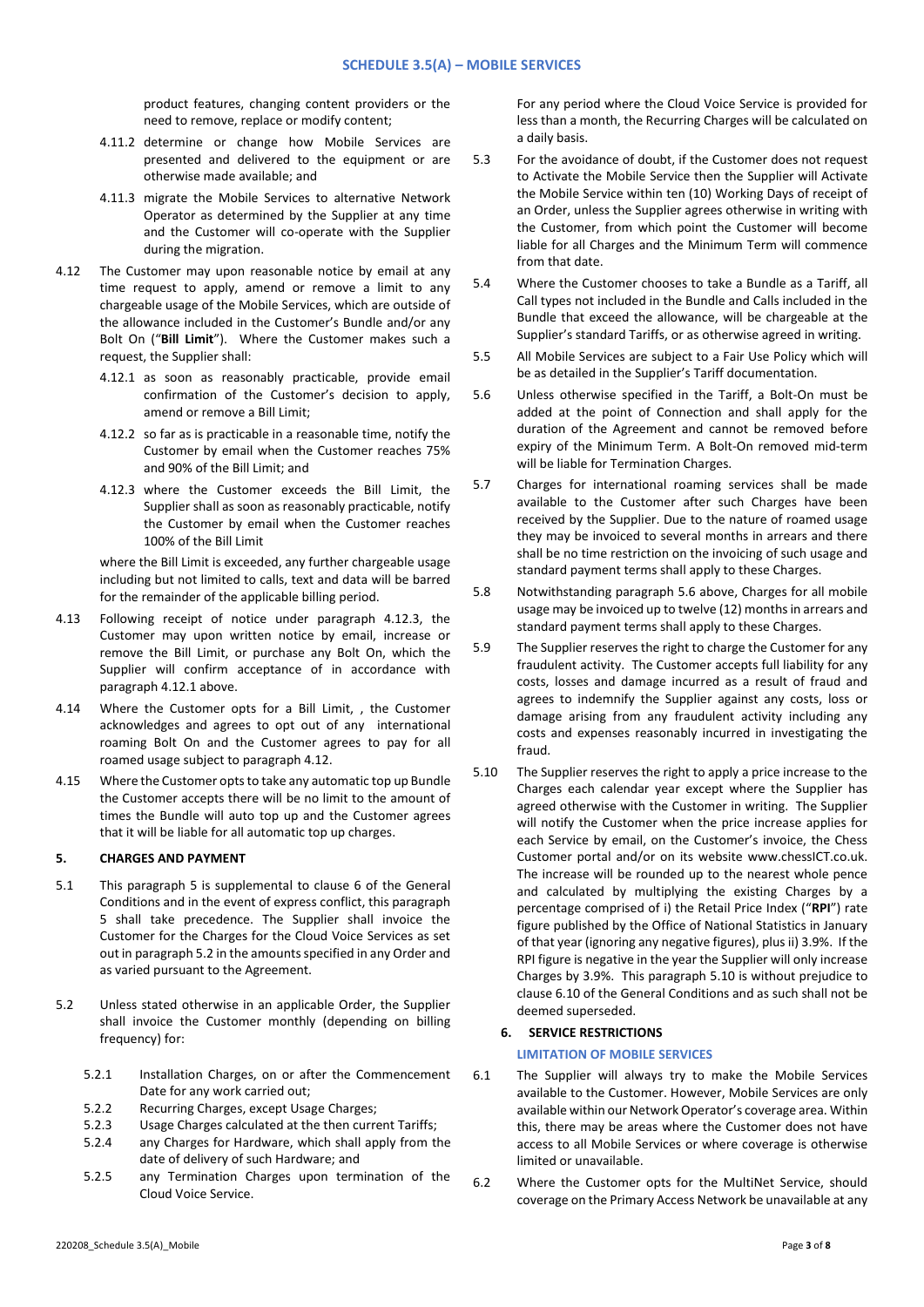time, the SIM Card will automatically pick up Alternative Access Networks as may be available in your location. Should the Customer be on a call at the time the call will terminate whilst the SIM Card connects to an Alternative Access Network.

- 6.3 Where coverage on the Primary Access Network becomes available again the SIM Card will automatically revert to this network, this will not happen whilst the Customer is on a call unless coverage on the Alternative Access Network becomes unavailable.
- 6.4 The Supplier does not guarantee the Supplier will always have access to an Alternative Access Network and this is subject to coverage available in the Customer's location at the time. There may be a delay while the SIM Card connects to either the Primary Access Network or an Alternative Access Network.

# **DISRUPTION TO MOBILE SERVICES**

- 6.5 There may be situations when Services are not continuously available, or the quality is affected and so we cannot guarantee continuous fault-free service. For instance:
	- 6.5.1 when we or any network provider need to perform upgrading, maintenance or other work on the network or Services;
	- 6.5.2 when the Customer moves outside the Supplier's coverage area whilst on a Call (in this case Calls may not be maintained);
	- 6.5.3 when the Customer is in areas otherwise not covered by the network;
	- 6.5.4 during any technical failure of the network;
	- 6.5.5 when it is necessary to safeguard the security and integrity of the network or to reduce the incidence of fraud;
	- 6.5.6 where Artificially Inflated Traffic has been identified;
	- 6.5.7 due to Emergency Planning Measures; or
	- 6.5.8 because of other factors outside the Supplier's control, such as the features or functionality of a handset, regulatory requirements, lack of capacity, interruptions to services from other suppliers, faults in other communication networks, the weather or radio interference caused by hills, tunnels or other physical or electromagnetic obstructions.
- 6.6 The Supplier shall endeavour to keep all such disruptions to a minimum and shall give the Customer notice of such disruptions where reasonably practicable.

# **7. SUSPENSION OF MOBILE SERVICES**

- 7.1 The Supplier may Suspend any or all of the Mobile Services immediately and without notice, compensation or liability to the Customer if:
	- 7.1.1 the Supplier reasonably believes the Customer has provided false or misleading details about the Customer;
	- 7.1.2 the Supplier advises the Customer of its excessive use of Mobile Services (as may be defined within this Schedule or within the Supplier's and/or Network Operators Fair Use Policy as may be published from time to time) is causing problems for other users, and the Customer is continuing to use the Mobile Services excessively;
	- 7.1.3 the Supplier believes the equipment or SIM Card has been lost or stolen;
- 7.1.4 the Supplier reasonably believe that the Customer has used the Mobile Services, the SIM Card or a phone number for illegal or improper purposes or to make Nuisance Calls in contravention of the responsible use requirements within this Schedule;
- 7.1.5 the Supplier receives a serious complaint against the Customer which it believesto be genuine (for example, if the Supplier receives a complaint that the Customer is using Mobile Services in any of the ways prohibited). If this happens, the Supplier will deal with the complaint in the manner set out in paragraph [x];
- 7.1.6 the Supplier is required to Suspend the Mobile Services by the emergency services or other government authorities;
- 7.1.7 the Supplier reasonably believes the Customer is using the Mobile Service for a voice over internet protocol service or similar service that is not authorised by the Supplier;
- 7.1.8 where a SIM Card has been inactive for two consecutive quarters;
- 7.1.9 the Supplier reasonably suspect the Customer is using a GSM Gateway;
- 7.1.10 the Customer's usage is adversely affecting the operation of the mobile network or provision of the Mobile Services;
- 7.1.11 the Customer's usage is or may adversely affect the operation of the mobile network or any third party network or provision of the Mobile Services or the provision of services by the Supplier to any other person;
- 7.1.12 the Supplier suspect fraudulent, criminal or illegal activities are being carried out, or are likely to be carried out.
- 7.2 If the Supplier Suspends any or all of the Mobile Services, the Customer will still be able to make Emergency Calls (unless they have been Suspended at the request of the emergency services).
- 7.3 If the Mobile Services are Suspended, the Supplier may agree to re- Connect the Customer if the Customer requests the Supplier to do so and there may be a re- Connection Charge for this.
- 7.4 If the Mobile Services are Suspended the Customer will remain liable for all charges under this Schedule.

#### **8. SIM CARDS AND MOBILE EQUIPMENT**

- 8.1 The Supplier may supply Mobile Equipment in addition to the SIM Card and Mobile Service. If the Supplier has hired or leased Mobile Equipment to the Customer, the terms of the separate hire or lease agreement will apply in respect of such Mobile Equipment and the remainder of this paragraph 8 shall apply in relation to the SIM Card only.
- 8.2 The Supplier shall bear the risk of loss or damage to any Mobile Equipment and SIM Cards provided by the Supplier under this Schedule until the point of delivery to the Customer.
- 8.3 Subject to paragraph [8.4], the Customer shall bear the risk of loss or damage to Mobile Equipment and SIM Cards from the time the delivery is made, and the delivery note, or system is signed. The Customer does not have the right to return any Mobile Equipment unless there is a proven fault with the Mobile Equipment. The Supplier is unable to exchange Mobile Equipment once delivery has been accepted.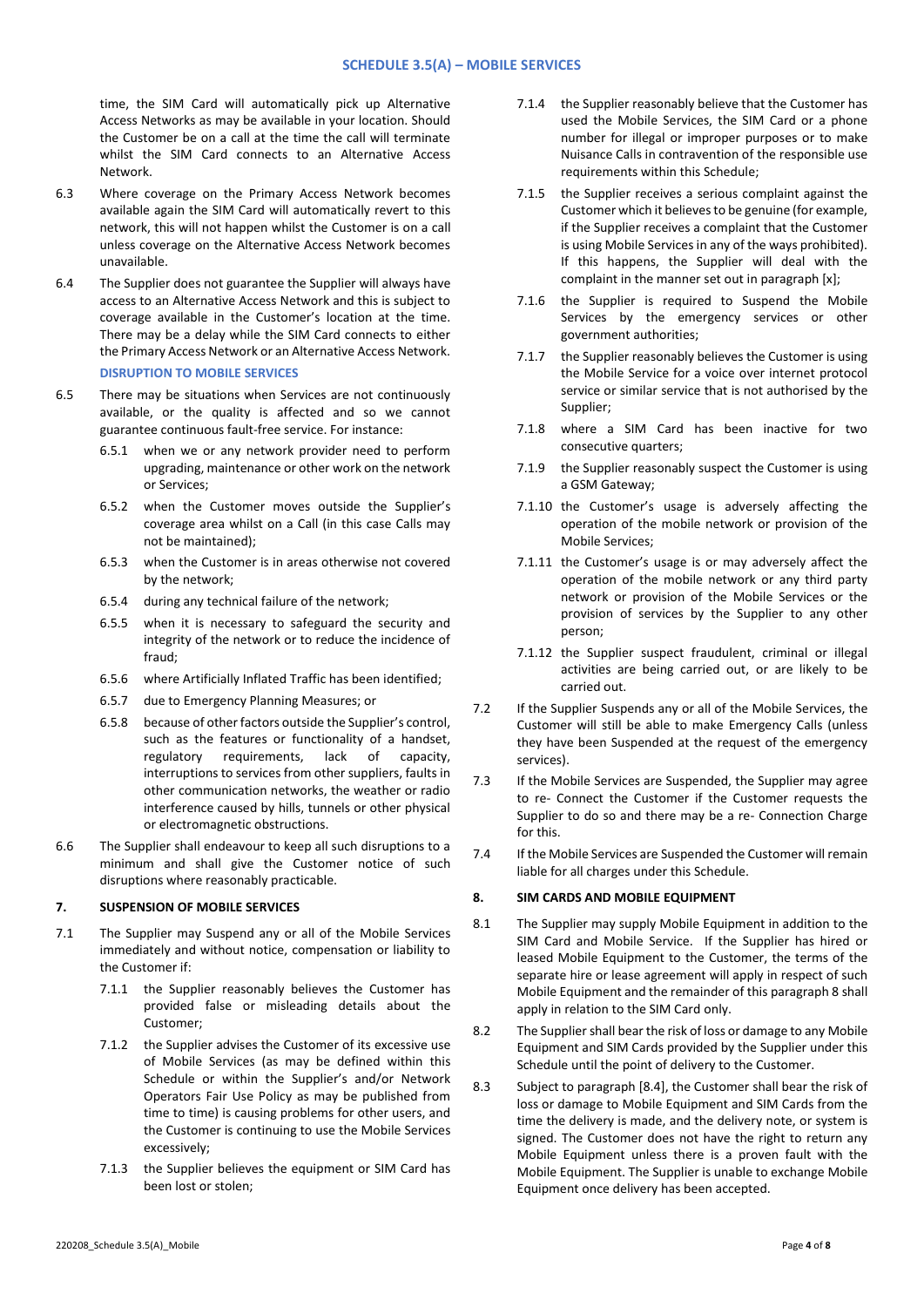- 8.4 The Customer shall notify the Supplier in writing within twenty-four (24) hours of receipt if the Mobile Equipment or SIM Cards arrive having been damaged, or if the order has been incorrectly fulfilled. The Customer shall notify us in writing within tent (10) Working Days of confirmation of order acceptance if the Customer does not receive the Mobile Equipment or SIM Card.
- 8.5 Following the Customer's notification in accordance with paragraph [8.4], the Supplier shall replace damaged, lost or stolen in transit Mobile Equipment or SIM Cards, free of charge.
- 8.6 The Customer shall notify the Supplier in writing within ten (10) Working Days of receipt if Mobile Equipment does not operate (dead on arrival) and following such notification, the Supplier shall replace the dead on arrival Mobile Equipment as soon as reasonably practicable.
- 8.7 Subject to paragraph 8.1 above, title to Mobile Equipment shall pass to the Customer as soon as the Supplier has received payment in full. Where Mobile Equipment is free of charge, title shall pass on delivery. For the avoidance of doubt, title in SIM Cards shall remain with the Supplier.
- 8.8 Where Mobile Equipment supplied to the Customer by the Supplier becomes faulty for reasons other than through the Customer's acts, omissions or misuse within the manufacturer's warranty period, the Customer shall return such Mobile Equipment to the Supplier at the Supplier's cost and the Supplier shall replace the Mobile Equipment in accordance with its returns policy as applicable at the time.
- 8.9 Any out-of-warranty replacements shall be at the Supplier's Tariff applicable at the time. Should the Supplier agree to a repair or a replacement, the Customer must ensure that it backs-up or otherwise stores separately any of its information or other data on the handset which the Customer may require, as this will be lost during the repair or replacement process. The Supplier shall not be responsible for any information or data which may be lost during the repair or replacement process.
- 8.10 If the Customer reports a fault and the Supplier finds there is none or the fault is caused by the Customer, then the Supplier may apply a charge.
- 8.11 The Supplier does not manufacture Mobile Equipment and save for paragraph [8.8] above excludes, to the fullest extent permissible at law, all warranties, terms or conditions in relation to the Mobile Equipment, whether implied by law or otherwise.
- 8.12 The Customer shall not remove or obscure any logo or writing on the Mobile Equipment that the Supplier has supplied to the Customer and which the Customer does not own.
- 8.13 The Customer shall replace all batteries and other consumable parts of the Mobile Equipment.
- 8.14 The Customer shall not and shall ensure that its End Users do not tamper with or attempt to repair or service the Mobile Equipment or allow any party other than the Supplier to do so. Any attempt to do this may invalidate the manufacturer's warranty. The Customer shall keep all Mobile Equipment that the Supplier has supplied and which the Customer does not own, in its possession and shall not sell it, place a charge on it or otherwise dispose of it.
- 8.15 The supply of Mobile Equipment shall be subject to availability. Delivery of Mobile Equipment and SIM Cards may be made by way of partial shipments.
- 8.16 Mobile Equipment which can be used to access Mobile Services may be locked to the network. The software in the Mobile Equipment and all intellectual property rights in that software are owned by the Mobile Equipment manufacturer and the Supplier is being allowed to use the software on a limited licence from the Mobile Equipment manufacturer. On expiry of the Agreement, should the Customer wish to unlock the Mobile Equipment to use with another network, this will be the responsibility of the Customer.
- 8.17 Should the Customer opt for a SIM-only Tariff to use with the Customer existing Mobile Equipment, or Mobile Equipment supplied to the Customer by a third party, then the unlocking of the Mobile Equipment will be the responsibility of the Customer and the Customer agrees that the Supplier shall not be liable for any direct or indirect costs as a result of the Customer unlocking the Mobile Equipment to use with the SIM Cards. For the avoidance of doubt, The Supplier has no liability for faults in Mobile Equipment, or any faults in the network service provided to such Mobile Equipment.
- 8.18 All replacement Mobile Equipment shall be subject to stock availability and the Supplier reserves the right to supply replacement Mobile Equipment of a similar specification where necessary.
- 8.19 If there is a pricing error, or the manufacturer or distributor of the Mobile Equipment increases their charge or declines an order after the Customer has placed an order then the Supplier shall not be obliged to sell the Mobile Equipment to the Customer at the original price or at all. The Customer will have the option to cancel the affected part of the Order within five (5) days of being notified of the price increase without further liability to the Supplier.
- 8.20 Upon delivery of software or documentation contained within the, or with the, Femtocell Equipment to the Customer, the Supplier shall grant (or procure the grant) to the Customer a licence to use, copy, store and distribute such software and any related documentation in the course of its business for purposes reasonably incidental thereto (including the maintenance of a reasonable number of back-up or test copies of such software), on the following terms:
	- 8.20.1 non-exclusive, perpetual, worldwide, sub-licensable and transferable licence or sub-licence to any End User without additional charge or the Supplier's consent; and
	- 8.20.2 royalty-free and fully paid up (subject to payment to the Supplier for the Femtocell Equipment); and
	- 8.20.3 subject to any terms and conditions supplied with the Femtocell Equipment.
- 8.21 The use of software relating to the Femtocell Equipment is restricted to the use of such software in object code form and, except to the extent permitted by Applicable Law, the Customer has no right to adapt, reverse engineer, decompile, disassemble or modify such software in whole or in part.
- 8.22 The Customer is responsible for ensuring that the broadband service is adequate and compatible with the Femtocell Equipment, and the Customer accepts that functionality may be impacted by other systems used by the broadband providers.

## **9. EXCLUSIONS**

- 9.1 The Supplier will try to ensure the accuracy, quality and timely delivery of the Mobile Services. However:
	- 9.1.1 the Supplier and any Network Operator accept no responsibility for any use of, or reliance on, the Mobile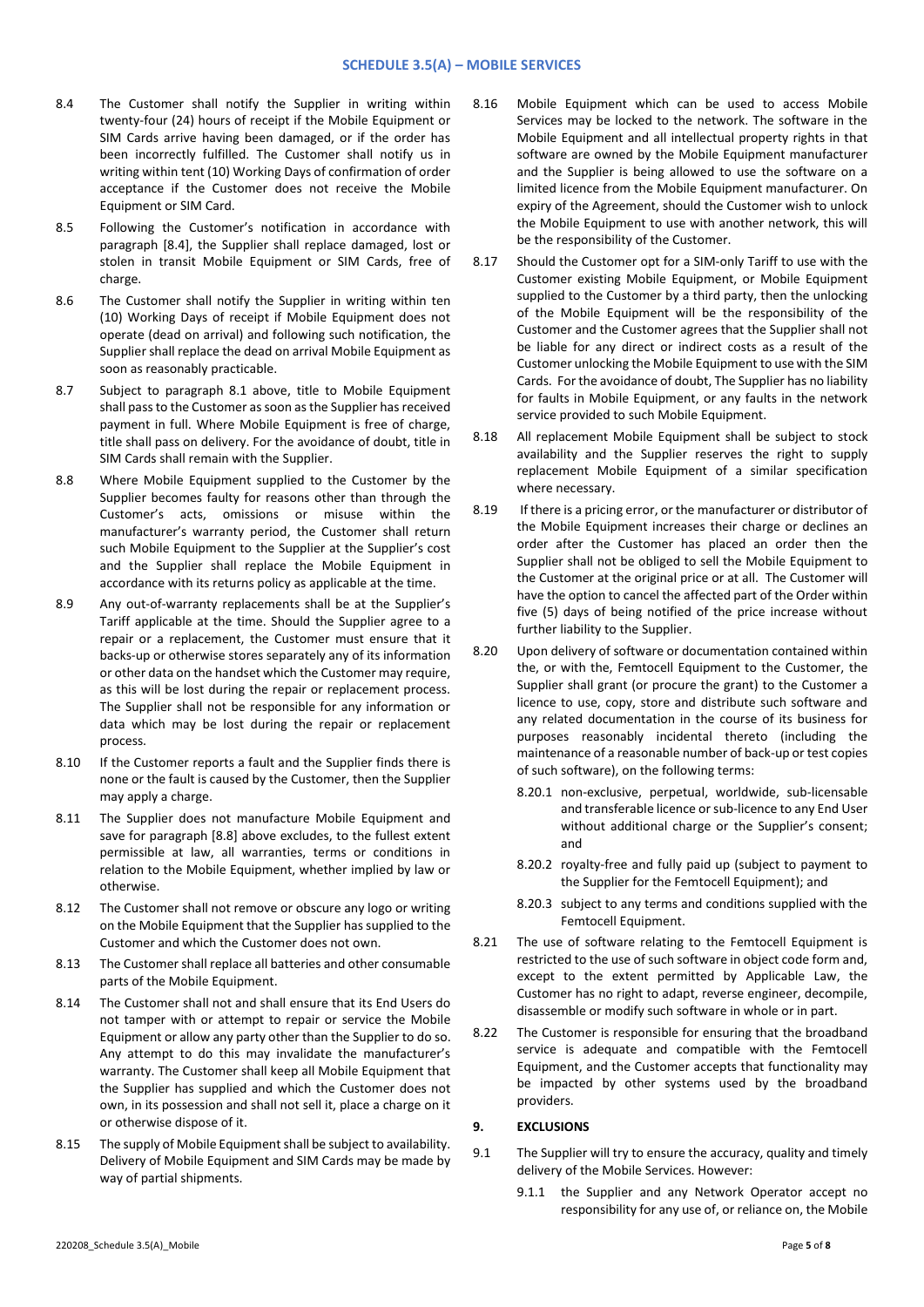Services or their content, or for any disruptions to, or any failures or delays in, the Mobile Services. This includes, without limitation, any alert Mobile Services or virus detection Mobile Services; and

- 9.1.2 subject to this Schedule, the General Conditions and the conditions of the Network Operator, the Supplier and any Network Operator do not make any representations as to the accuracy, comprehensiveness, completeness, quality, currency, error-free nature, compatibility, security or fitness for purpose of the Mobile Services or their content which are provided to the Customer on an 'as is' basis.
- 9.2 The Supplier and any Network Operator will not be liable:
	- 9.2.1 for any loss the Customer may incur as a result of someone using its PINs or passwords, with, or without, its knowledge; or
	- 9.2.2 if the Supplier or any Network Operator cannot carry out duties, or provide Mobile Services, because of something beyond its control, or
	- 9.2.3 for any direct or indirect costs or losses as a result of errors in programming where the Customer uses Fixed Dialling Number SIM functionality; or
	- 9.2.4 where during a port to another provider the other provider fails to take over the Connections for any reason.
- 9.3 The Customer may be able to use the Mobile Services:
	- 9.3.1 to upload, email or transmit content using the Mobile Services; and
	- 9.3.2 to access content which is branded or provided by others and to acquire goods and services from others.

Where the Supplier provides the Customer with such access, all the Supplier does is transmit the content to the Customer and the Supplier does not prepare or exercise control over the content, goods or services. The Supplier and any Network Operator are not responsible or liable in any way for, and do not endorse, any of this content, goods or services.

9.4 This paragraph 9 will apply even after this Agreement has ended.

# **10. TERMINATION**

- 10.1 This paragraph 10 is supplemental to clause 2 and 8 of the General Conditions and in the event this paragraph 10 conflicts with clause 2 and 8 of the General Conditions, this paragraph shall take precedence.
- 10.2 Where a Customer is a Microenterprise or Small Enterprise Customer or a Non-for-Profit Customer, upon expiry of the Minimum Term, the Minimum Term will not automatically renew pursuant to clause 2.1 of the General Conditions, the Agreement shall continue until terminated by the Customer giving at least thirty (30) days' notice to the Supplier to terminate the Agreement. Use of the Mobile Services following expiry of the Minimum Term will be subject to the Supplier's standard published Tariffs.
- 10.3 Where a Customer is a Microenterprise or Small Enterprise Customer or a Non-for-Profit Customer, they shall have the additional right to terminate the Agreement in the following circumstances:
	- 10.3.1 by giving the Supplier notice within thirty (30) days the date the notice from the Supplier of proposed amendments to the Charges in accordance with clause 6.10 and/or 16.1 of the General Conditions is received

and where such changes are likely to cause material detriment; or

10.3.2 within the Transfer Period.

For the avoidance of doubt, the Customer shall not have a right to terminate the Agreement pursuant to clause 10.3.1 where the Supplier varies the Charges pursuant to paragraph 5.10.

- 10.4 Where the Supplier provides notice of proposed amendments to the Charges and/or the Agreement pursuant to clause 6.10 and/or 16.1 of the General Conditions and the Customer does not provide notice to terminate within thirty (30) days in accordance with paragraph 10.3.1, the Customer shall be deemed to have waived its right to terminate pursuant to paragraph 10.3.1. The Customer's continued use of the Services shall be deemed acceptance if such changes.
- 10.5 If a Customer terminates the Agreement pursuant to paragraph 10.2 or 10.3 above, the Customer shall not be liable for any Termination Charges.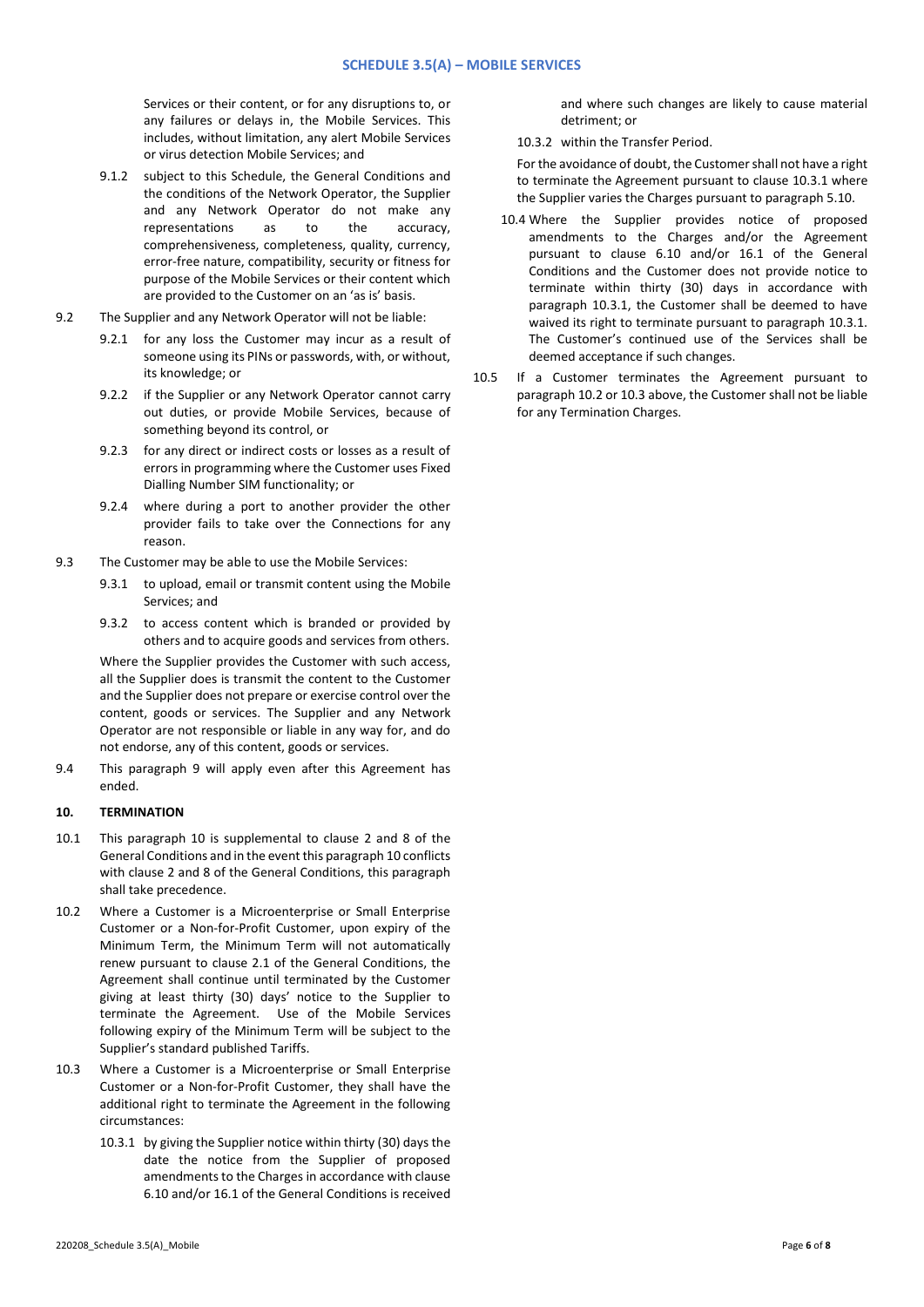**"Activation"** means when the Customer calls the Supplier to Activate the SIM Card (or the Supplier Activates it in accordance with this Schedule) to enable the Customer to access the Service. **"Activate"**  and **"Activated"** have corresponding meanings.

"**Age Restricted Services**" means any Mobile Services for use only by customers aged 18 or over.

"**Alternative Access Networks**" means UK mobile networks operated on behalf of the Supplier from time to time by providers other than the Primary Network Access provider;

"**Artificial Inflation of Traffic**" or "**AIT**" shall have the meaning given to it in the BT standard interconnect agreement as amended from time to time and for the avoidance of doubt includes any situation where Calls other than Calls to geographic number ranges commencing with the digits 01, 02 or 03:

- (a) are made, generated, stimulated, and/or prolonged for the direct or indirect benefit of any entity (including a natural person) operating, hosting or otherwise connected with a telecommunication service as a result of any activity by or on behalf of such entity; and
- (b) result in a calling pattern which is disproportionate to the overall amount, duration and/or extent of Calls which would be expected from a good faith usage or an acceptable and reasonable commercial practice relating to the operation of telecommunications systems;

"**Bolt On**" means a package for inclusive usage that is added to a Bundle or Tariff. Bolt On usage may be shared or per user as specified in the Tariff.

"**Bundle**" means any monthly subscription which includes an inclusive usage allowance (or fair usage allowance) of predefined usage types.

"**Call**" means a signal, message or communication which is silent, spoken or visual that the Supplier agrees to.

"**Charges**" means charges for access to and use of the Mobile Services. These charges may cover (without limitation) Recurring Charges, variable periodic charges, Usage charges, account administration fees, fees for Connection and re-Connection, a Termination Charges (where applicable) and any costs incurred in collecting outstanding payments from the Customer.

"**Conditions**" means these Conditions for Mobile Services and the Conditions for Communication Services.

"**Connection**" means the procedure by which the Supplier gives the Customer access to the Mobile Services. '**Connected**', '**Connecting**', and '**Re-Connection**' have corresponding meanings.

"**Disconnection**" means the procedure by which the Supplier stops the Customer from accessing the Mobile Services. '**Disconnect**', '**Disconnected**' and '**Disconnecting**' have corresponding meanings.

"**Emergency Planning Measures**" means the measures that may be taken as a result of the Supplier and/or any Network Provider's obligations under (i) the General Conditions under section 45 of the Communications Act 2003 and (ii) the Civil Contingencies Act 2004 or any similar law.

"**End User**" means a person using the Mobile Service, who is an employee or contractor of the Customer or any other person the Customer gives permission to use the Mobile Service under this Schedule.

"**Femtocell Equipment**" means the Femtocell Service equipment as supplied by the Supplier from time to time.

"**Femtocell Service**" means the enhanced 3G service provided through the Femtocell Equipment.

"**GSM Gateway**" means any Mobile Equipment containing a SIM Card which enables the routing of Calls from fixed apparatus to Mobile Equipment by establishing a mobile-to-mobile Call or event.

**Installation Charges** means those Charges in relation to installation of the Mobile Services or any Customer Equipment, Hardware or Ancillary Equipment as applicable;

"**Messaging Services**" means any email, fax and voicemail services, text message and multimedia messaging services, personal information management and other message or communication facilities which let you communicate with others.

"**Mobile Equipment**" means any handsets, hardware or accessories that are authorised by the Supplier for Connection to the network which is used to access the Mobile Services.

"**Mobile Service**" or "**Mobile Services**" means all or part of the services provided under this Agreement and any related services that the Supplier agrees to provide to the Customer under this Schedule.

"**Network Provider**" means the providers we use to provide the Mobile Services.

"**Nuisance Calls**" means an unwanted Call that causes annoyance, inconvenience or anxiety to the receiver of the Call, and/or is a hoax Call, and/or is of an offensive, spiteful, abusive, indecent, defamatory, obscene or menacing nature, and/or Calls which cause the called person to experience silence when the Call is answered in circumstances where the called person has no means of establishing whether there is a person at the other end of the line.

"**Overseas Networks**" means telecommunication systems outside the UK used (but not controlled) by the Supplier in providing the Mobile Services.

"**Port**" means the transfer of a mobile number under this Schedule to or from a different network provided by another supplier.

"**Primary Access Network**" means the 3G and 4G radio access network of the Supplier's choice operated on behalf of the Supplier by the Primary Access Network provider but excluding any 2G network.

**Recurring Charges** means the Charges for the Voice Services or applicable part of the Mobile Services, including but not limited to the Line Rental, Call Bundle, Call Package, Tariff Packages or Committed Spend, that are invoiced repeatedly in every billing period as set out in the Order;

**Termination Charges** means any compensatory charges payable by the Customer to the Supplier on termination of this Agreement in whole or part, in accordance with clause 8.6 of the General Conditions and as set out the Order, or if not specified, then an amount equal to 100% of the Charges for any Bundle, Bolt On for all remaining months of the Minimum Term, together with any waived one off charges and/or Installation Charges;

**Transfer Period** means a period of ten (10) Working Days which starts after the Working Day on which notification has been given requesting a Line to be transferred to or from the Supplier;

"**SIM or SIM Card**" means a card which enables the Customer to access the Mobile Services.

"**Software**" means a machine executable computer program, software module or software package or any part thereof supplied by the Supplier or the Software licensor to the Customer irrespective of how it is stored or executed.

"**Storage Services**" means any services which offers storage capacity on the network for storage of content which the Customer accesses from the Supplier.

"**Suspension**" means the procedure by which the Supplier temporarily Disconnects the Customers access to the Mobile Services. '**Suspend**' has a corresponding meaning.

"**Tariff**" means the tariff or Bundle, or hardware price list referred to in this Schedule, the Order, connection schedule, proposal or other document and as amended from time to time.